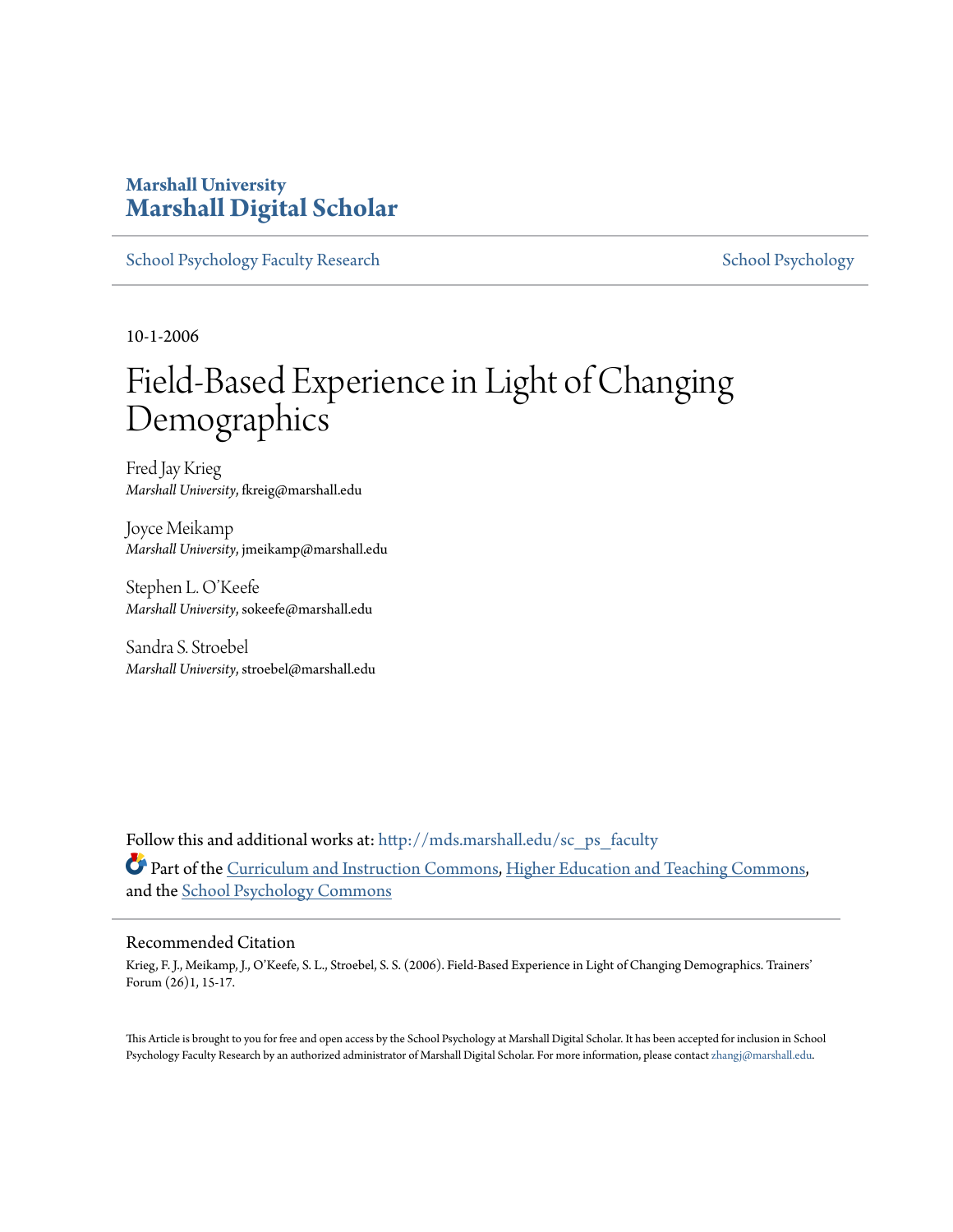## **Field-Based Experience in Light of Changing Demographics**

*Fred Jay Krieg, Ph.D.\*, Joyce Meikamp, Ed.D.\*\*, Stephen L. O'Keefe, Ph.D.\*\*\*, Sandra S. Stroebel, Ph.D.\*\*\*\* Marshall University Graduate College* 

#### **Abstract**

*Due to changing demographics of students admitted to the School Psychology Training Program at Marshall University Graduate College, it has become imperative to significantly expand field experiences beginning in the first semester to address the lack of educational background of most of the students entering the program. This organized sequence of field experiences continues throughout the program, parallel to classroom instruction, affording opportunities for students to put theory into practice and to interact with professionals in the field, while also allowing for exposure to the public school environment. The collaborative field experience sequence provides the students with early and continuous feedback on their personal fit with schools as organizations and culminates with the summer enrichment program.* 

The demographics of students admitted to the School Psychology Training Program at Marshall University Graduate College have changed (Krieg, 2005). According to a five year study, students are younger; have less work experience and most importantly, less educational background. As a result, field experiences in the School Psychology program have been significantly expanded so that beginning in the first semester of professional course work students are exposed to the public school environment. These field experiences continue throughout the training program, parallel to classroom instruction culminating with the Marshall University Summer Enrichment Program. Supervised field experience is essential to demonstrate attainment of competencies required to be a successful school psychologist and must be an integrated experience for students in the School Psychology Program. The purpose of the field experience is to provide an opportunity for students to apply theory into practice and to interact with professionals in the field to ground their learning and aid in their development as emerging school psychologists.

In the first semester students choose a mentor and an adoptive school with guidance from a faculty advisor. In the second year they complete practica under supervision of a site supervisor and the evaluative review of a school psychology faculty member. Just prior

to the NASP required internship year, students are immersed in an intensive summer experience designed to apply the data-based decision problem solving model within a collaborative, interdisciplinary, consultative approach that embraces both direct and indirect service delivery.

#### **The Mentorship Program**

Students are required to have a School Psychologist mentor, a practicing school psychologist who has volunteered to serve as a mentor for a school psychology graduate student in their geographic area. This individual serves as a professional guide and colleague to help the student become socialized to the role of the school psychologist during his or her years in the program. In order to facilitate this relationship, several courses provide the students structured opportunities to interact with their mentor through participant observation, interviewing, shadowing, attending professional meetings, and analyzing schools as organizations. It is required that all students have a volunteer mentor by the end of the first semester. Students are encouraged to speak with practicing school psychologists in their area and to select someone to serve in this capacity. The program faculty is available to help students identify qualified mentors.

A letter of invitation is extended and becomes the signed agreement defining the relationship between the student, the mentor and the MUGC School Psychology Program. An additional agreement creates the adoptive school program, which legalizes the student's participation in activities with their mentor and the youth and families they serve. The adoptive school agrees to serve as a "home" for the student so that the student can learn how schools are organized and operate. This school serves as a site for completing observations, practice assessments, and other class assignments. Students have the opportunity to interact with children from diverse backgrounds and a variety of handicapping conditions. Students usually elect to complete Practicums I and II within their adoptive school. Often students have access to more than one school since their mentor serves as a school psychologist to several schools. Through the mentor/adoptive school program, students learn the written and unwritten rules of working in a school; how to communicate with teachers and other educational professionals and have the opportunity to apply lessons learned to real life public school situations.

#### **Practicum I and II: School-based Practice**

Two practicum experiences occur during the second professional year, which include, a wide spectrum of clinical experiences. These experiences typically occur at the student's adoptive school under the supervision of their mentor. The purpose of these two Practicum courses is to provide an opportunity for students to practice emerging skills in a school setting under the supervision of Practicum faculty. Students completing Practicum I (SPSY 738) and Practicum II (SPSY 739) register for three hours of practicum credit for each course which are completed one day a week (or two half days) at the student's adopted school with the school psychologist mentor serving as a site supervisor. The Practicum Instructor provides primary supervision of all practicum requirements which include observation, assessments using standardized instruments, functional behavior assessments, curriculum based assessments, consultation, and tutoring. The students are expected to attend four Practicum Seminars held on Saturdays during the semester.

Alternatively, students may elect to complete the practica requirements at MUGC's summer lab school due to work or home schedule conflicts. If students make this choice, they are expected to attend the summer lab school daily for five weeks. A practicing school psychologist is on site to serve the mentorship role while providing feedback on assignments. Evaluative feedback and reteaching is also provided by program faculty who are on site. No student is permitted to fulfill all their field requirements in the summer program. As a result each student has experiences in several settings, including the opportunity to participate in an English as a Second Language (ESL) program as part of our middle school experience.

*"Field-Based..." continued on page 16*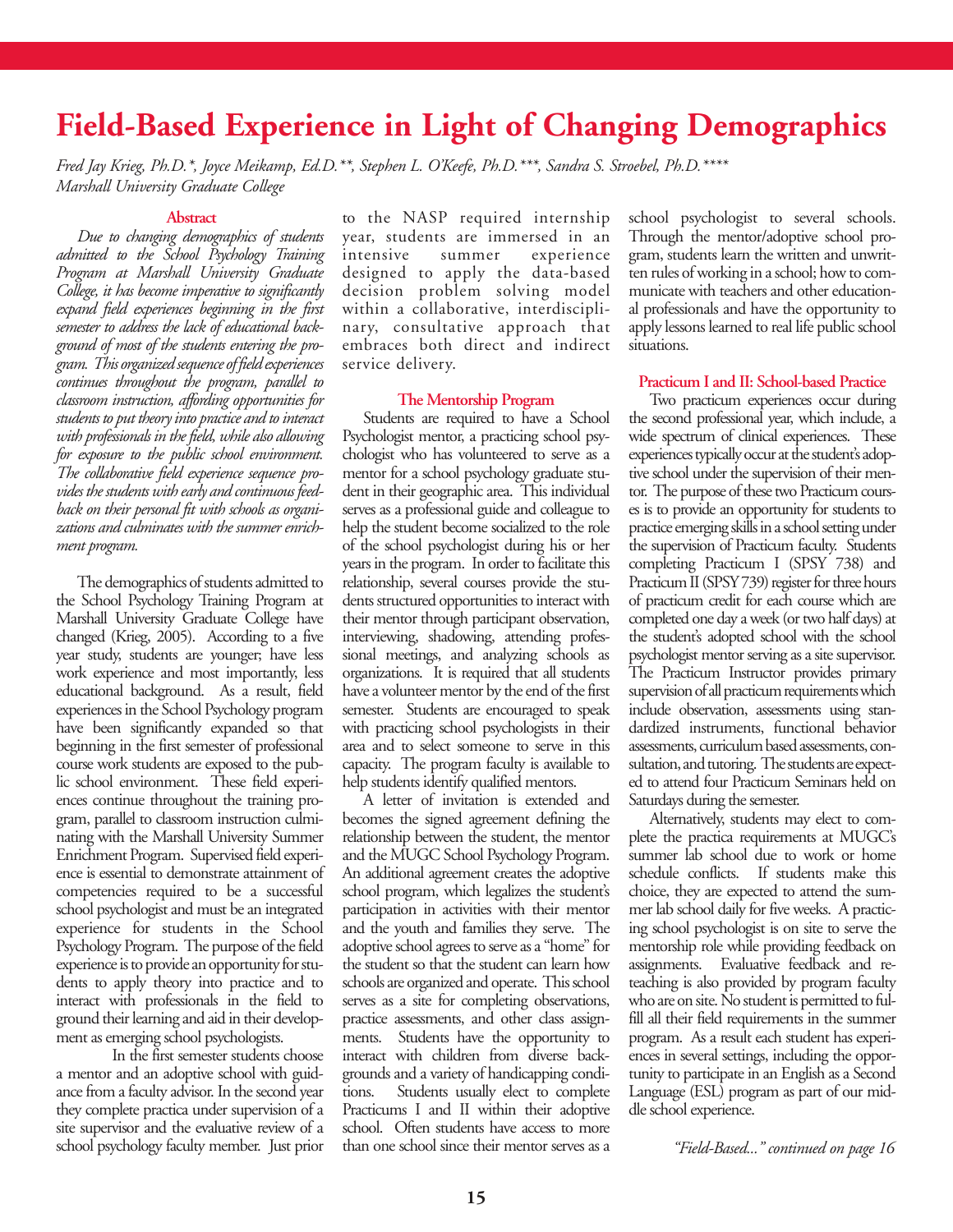#### **Practicum III: Marshall University Summer Enrichment Program**

The final Practicum III (SPSY 740) occurs at the beginning of the student's third professional year and requires students to attend MUGC's summer lab school daily for five weeks. Students provide a full range of school psychological services in a multidisciplinary training setting supervised directly by the School Psychology program faculty. This Practicum serves as the culminating experience for the students prior to the internship. The expectation for students is that they will apply their learning to practice by collaborating with other educational professionals in a summer school experience. This capstone experience allows the students to demonstrate through practice the competencies and professional demeanor of a school psychologist and prepares them for the internship year that is to follow.

Designed to provide multidisciplinary training, the MUGC Summer Enrichment Program affords a unique learning opportunity for both graduate students and children in grades K-12. The setting provides a clinical field-based experience for graduate students seeking certification or licensure in special education, school counseling, school psychology, writing or reading. Education and support personnel completing graduate training participate in the practicum for 6 weeks, 4 days per week from 7:30-1:30.

Classrooms contain multi-age, multi-ability students along with full inclusion of students with special needs. All mild handicapping conditions are represented. The students are racially representative of the demographics in the state. Instruction is activity based with emphasis placed on best practices. As a direct result, children enrolled in the program have an opportunity to become actively involved in the learning process through numerous handson activities. Each classroom is staffed with a team of graduate students comprised of each of the disciplines: school psychology, school counseling, special education, reading, and writing. Thus, graduate students have an opportunity to experience best practices within a collaborative model, which is central to the philosophy of the program.

As a fully inclusive program, the children are recruited in a variety of ways and reflect diverse reasons for attending. Typically participants are recruited through school referral, parent contact, or public and private clinics. While some learners attend to extend their skills or simply because they enjoy being in a

school setting, others seek to offset the usual summer vacation loss of skills. Children, who are enrolled due to school failure, frequently have contracts with their home schools making promotion contingent on summer school participation or educational gain.

In addition, socially maladaptive children attend to decrease their phobic reaction to educational settings and group instruction. These referrals are usually from attendance workers. Moreover, developmentally young children are there seeking an age-appropriate school experience with normally developing role models. Also included are children with a variety of medical conditions placed by their parents so they might have summer learning experiences in a protective setting with full accommodation for medical differences. Students with behavior problems are enrolled in the program to enable psychologists and teachers to observe and develop appropriate behavior management plans. Racially diverse students are recruited through principals of low income and racially mixed schools. While the fee for the program is \$100, students who qualify for free or reduced lunches are offered scholarships as an incentive for attendance. All children are provided free breakfast and lunch through the USDA subsidized meal program.

During the field experience training occurs in three stages. At the initial three hour orientation meeting, Stage One, graduate students are given an overview of program philosophy, goals, and objectives. For the first time grade level teams meet and form to begin working together. Typically six teams of 9-10 graduate students are formed with each team having representatives from all five disciplines. Prior to the meeting, college supervisors assign members to the teams based on experience, strengths, and training needs. Traditionally two-thirds of the graduate students have public school experience. Students are assigned to an age/grade level which compliments and extends their previous experiences. In addition to an overview of the program, students participate in initial team building activities. Students leave the Stage One orientation session with discipline specific assignments, as well as an overview of the program and the realization that team members must collaborate across disciplines.

Four weeks later graduate students return to begin Stage Two of the field experience and to further develop the framework of a functioning team. This four half day long portion of the training further extends team building. Graduate students are provided in-service training in collaboration, teambuilding, diagnostic teaching of reading through short cycle assessment and curriculum-based assessment. Working as teams they design curriculum, a behavior management plan, and program evaluation. All students participate in evaluating the effectiveness of the program, the impact of the program on school children, and the satisfaction of the parent consumers. Team members develop lesson plans emerging from projects organized around an overall unifying theme. Thus, tools taught in the in-service sessions are immediately applied in team meetings.

The next five weeks of the program encompass Stage Three of the field-experience. Having prepared for the arrival of the children, team members share responsibility for program and child outcomes. During this phase, graduate students have an opportunity to apply skills and competencies in a shared learning environment. In addition to discipline specific assignments, each team keeps a professional portfolio detailing experiences.

Literacy is at the center of the curriculum, evidenced by an uninterrupted 90 minute reading block each day. All team members, instructional and support are involved in teaching using short cycle assessment, running reading records, leveled reading materials, and weekly regrouping of children based on skill level and instructional needs. Instruction and planning are based on the learning needs of the children. Team members use assessment information to differentiate instructional activities which provide project oriented, hands-on, discovery learning opportunities. Thus, graduate students participate in determining the scope and depth of the material the children are expected to learn.

Faculty and site supervisors provide observation, documentation of competency completion, and back-up throughout the program. Site supervisors are certified professionals who have demonstrated excellence and expertise as service providers in their respective disciplines. They model competencies and critique the performance of the graduate students in their assigned disciplines. Students are provided with daily feedback on their performance through competency based observation logs that are completed by the faculty and students together. In addition, each day the faculty meets with the students to discuss any concerns and provide consultation to resolve problems. At the conclusion of each day, all students and faculty attend a group supervision session involving an interpersonal skill build-